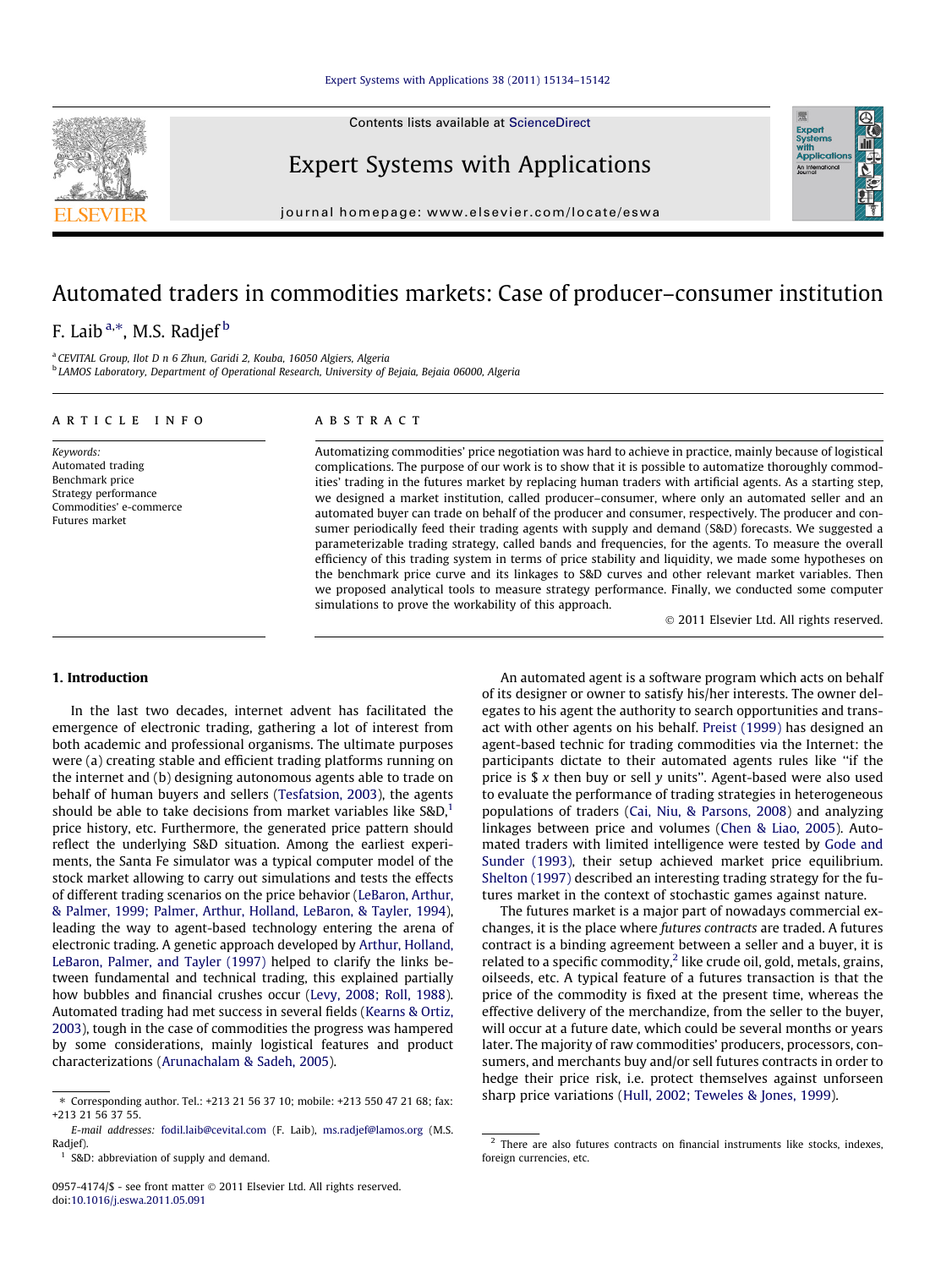So far, automated trading in the futures market was limited to computerizing exchanges' platforms which once were operated by human pit brokers receiving orders, by telephone or other means, from external human traders, then proceed to their execution in an open outcry market. This first-step automatization process has met a great success with the advent of electronic platforms, consequently pit brokerage is progressively disappearing ([Barcley, Hen](#page--1-0)[dershott, & McCormick, 2003; Weber, 2006](#page--1-0)). However, human traders, representing the interest of commercial companies (producers, farmers, refiners, consumers, etc.) are still operating. They constantly asses the market S&D balance as well as with their specific needs, then translate their judgments into sale or buy orders ([CBOT, 1998\)](#page--1-0). Our investigation is an attempt to expand the automatization process into a new border by eliminating human traders in the decision making process, and replace them by artificial agents who analyze the market fundamentals (supply and demand), then issue sale and buy orders to the exchange platform. [Arunachalam](#page--1-0) [and Sadeh \(2005\)](#page--1-0) enumerated the difficulties in automatizing commodities, markets. In earlier works, like [Preist \(1999\),](#page--1-0) the decision process was directly supervised by human traders. In other setups ([Cheng, 2008](#page--1-0)), only one automated trader is playing the market game with other human traders. In our setup, all traders are automatons, and the decision process is thoroughly in their hands. Furthermore, in contrast to several works where the purpose was maximizing the profit of participants, our work is rather focusing on market stability, that is designing a market institution with less crushes and bubbles.

Hereafter, $3$  we create autonomous trading agents able to negotiate the price of futures contracts. The trading agents will be equipped with trading strategies reacting to S&D forecasts and other market data in order to generate sale and purchase orders. In turn, the interactions of these market orders will generate a price curve over the trading horizon. To measure the performance of the trading strategies, we propose to measure the distance between the generated price curve (or market price curve) compared to a benchmark price curve. For this reason, a discussion over the price's role in the market is necessary to establish some hypotheses on the properties of the benchmark price curve. Then we formulated the corresponding mathematical criteria allowing to measure the actual distance between the benchmark and market price curves. To show how this can work in practice, we suggested a framework of an artificial futures market composed from a seller agent and a buyer agent representing the interests of a producer and a consumer respectively. The agents are fed with a regular stream of forecasts on S&D levels over a trading horizon of m periods. The agents react first by adjusting their forecasts then they issue sale and purchase orders. To run the model, we suggested a parameterized trading strategy based upon the gap between S&D levels and price bands built around a nominal price. Finally, we used simulation to search for optimal parameters of the trading strategies by maximizing an aggregate performance function.

The next section is a discussion over the price's role in the market and its important link to the S&D balance. This will lead to formulating some hypotheses on the benchmark price curve, then deriving analytical measures to evaluate the performance of a given trading strategy. The third section describes the setup of the futures market adapted to the producer–consumer case. The forth section provides an example of a trading strategy for the autonomous trading agents. Illustrative tabular and graphical results are provided in the last section.

#### 2. Measuring performance of a trading strategy

Price plays at least two important roles in the market. It could be seen as a thermostat measuring the pressure of the market, then taking the right decisions to equilibrate the market by regulating S&D levels.

In fact, if supply exceeds demand then the market is in a surplus status, leading generally to a price decline which in turn will be perceived as a buying opportunity by consumers, consequently consumption is encouraged to grow. Simultaneously, this price decline should be a signal towards the producers to reduce their output or momentarily halt it at all in order to erase the surplus status; consequently, this price decline has allowed to solve the prevailing surplus problem. Similarly, in a deficit market, the contrary of what was described heretofore should occur: the price should increase in order to reduce consumption and encourage production. If production capacity is insufficient to meet demand then producers will be attempted to invest more to raise their production capacities.

If the automated agents are to succeed in their trading mission then the price curve generated by their trading strategies needs to satisfy the spirit of the above discussion. In this optic, we suggested analytical tools to quantify and measure the degree of this satisfaction.

Our market institution is composed of an automated seller and an automated buyer. The trading game evolves over discrete periods  $t_0, t_1, \ldots, t_m$ . At the start of period  $t_i$ , the automatons get the following information:

- S( $t_j$ ): the forecast available at instant  $t_j$  about the supply level; the final supply forecast,  $S(t_m)$ , will be the actual size of the crop. Set  $S = \{S(t_i), j = \overline{0,m}\}\$ as the time series of supply forecasts.
- $D(t_j)$ : the forecast available at instant  $t_j$  about demand level; the final demand forecast,  $D(t_m)$ , will be the actual size of demand. Set **D** = { $D(t_i)$ ,  $j = \overline{0,m}$ } as the time series of demand forecasts.
- $p_N(t_j)$ : nominal price of the commodity; it represents mainly production cost augmented by a profit margin. Nominal price is almost constant for long periods.

We assume the market is *transparent*, that is both automated traders have access simultaneously to the available information  $\Phi$ :

$$
\Phi(t_j) = \Phi(t_{j-1}) \cup \{S(t_j), D(t_j), p_N(t_j), U_1(t_j), U_2(t_j)\},\tag{1}
$$

where

- $U_1$  and  $U_2$  are the market orders of the automated seller and automated buyer, respectively. At the initial period  $t_0$ , they issue no order.
- $\bullet \ \Phi(t_0) = \{S(t_0), D(t_0), p_N(t_0)\}.$

The agents build their market orders utilizing their trading strategies  $\gamma_1$  and  $\gamma_2$ , respectively [\(Basar & Olsder, 1982\)](#page--1-0):

$$
U_1(t_j) = \gamma_1(\Phi(t_j)) \text{ and } U_2(t_j) = \gamma_2(\Phi(t_j)).
$$
 (2)

The interaction of these orders will generate:

- $\bullet$   $p(t_j)$ : transactional (or market) price of instant  $t_j$ , with  $p(t_i) = f_1(U_1, U_2)$  where  $f_1$  is the market mechanism allowing to build market price. We set  $\mathbf{p} = \{p(t_i), j = \overline{0,m}\}.$
- $q(t_j)$ : transactional quantity, this is the number of contracts sold by the seller to the buyer at instant  $t_i$ , with  $q(t_i) = f_2(U_1, U_2)$ where  $f_2$  is the market mechanism allowing to build market quantities.<sup>4</sup> We set  $\mathbf{q} = \{q(t_i), j = \overline{0,m}\}.$

<sup>&</sup>lt;sup>3</sup> An initial version of this work was presented by the authors at the 7th workshop of International Society of Dynamic Games (ISDG), Djerba (Tunisia), July 2009.

 $\overline{4}$  In case of the producer–consumer market institution,  $f_1$  is given by relation [\(29\)](#page--1-0) and  $f_2$  by [\(30\).](#page--1-0)